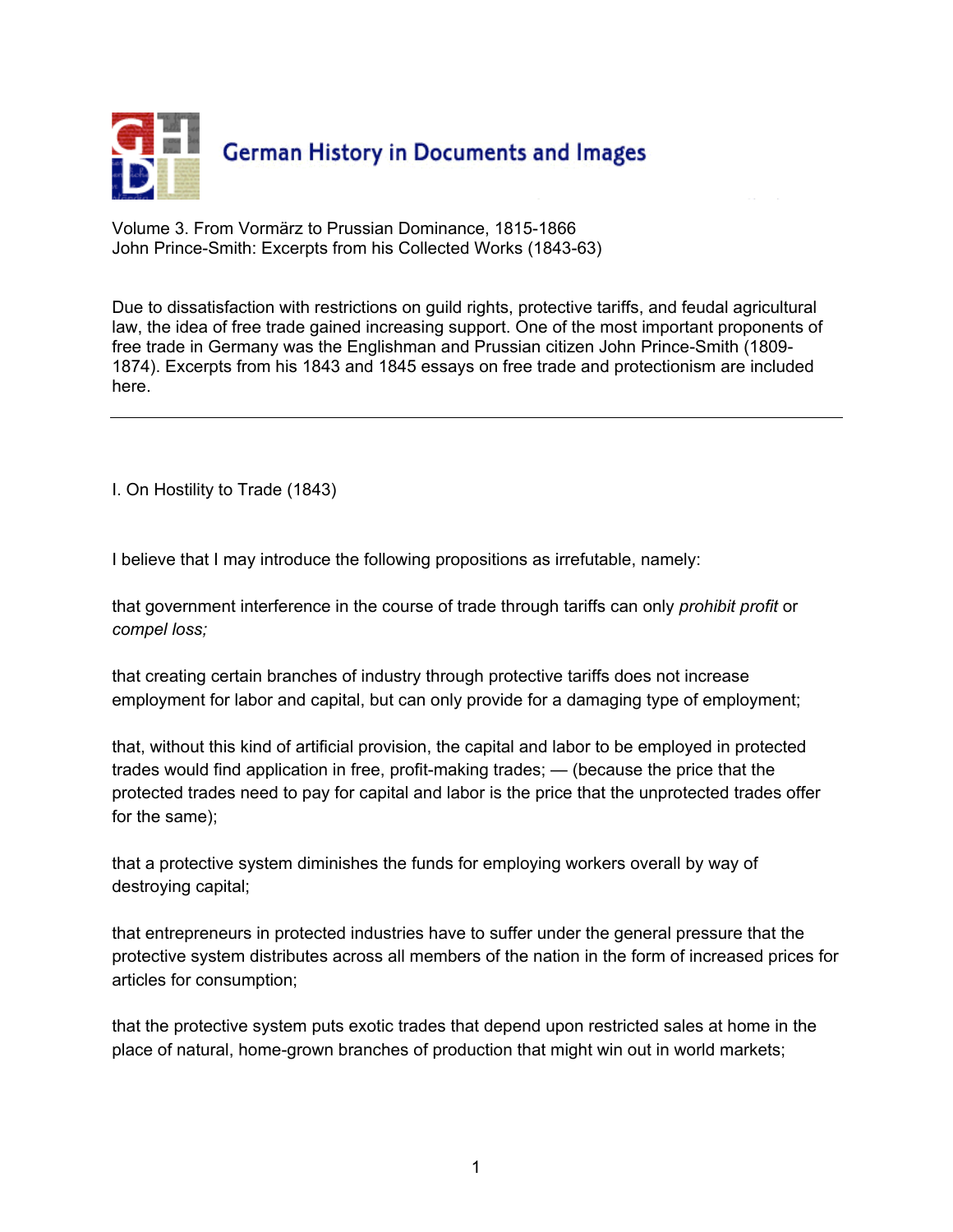that an attempt at reprisal by way of protective tariffs only increases the damage to [a country's] own subjects;

that an attempt to offset a disadvantage arising from a restriction imposed by others with a selfimposed restriction will actually increase the losses to those subjects who were disadvantaged in the first place;

that the entire prohibitive system, which stems from ignorance, aspires to imagined advantages, without any calculation of the costs.

But there is another point of view, from which the reprehensible nature of the protective system shines forth. If a profit really were to accrue to certain producers under this system, at the consumers' cost, then no government would have the right to implement anything of the kind. — Government is there to protect everyone in enjoying the fruits of his own industriousness. It not only oversteps the powers of the state administration, but also runs contrary to [government's] primary duty, when earned possessions are taken away from one person in order to be given to another. The government can take from its subjects' surplus funds insofar as it needs the means to maintain order and security; it is also entitled to demand an additional sacrifice in order to promote general charitable activities, to the extent that an advantage outweighing the sacrifice arises for *those burdened thereby*. But its authority does not extend any further. Even if certain capitalists would gain an advantage from using three million thalers and 5000 workers for a beet sugar factory, the government does not have the right, in order to make this possible, to burden all the other subjects to the tune of a million thalers annually in order to cover the resulting tax loss. If the most basic wisdom did not warn against this, then most common feeling of justice would have to forbid it. That such things are happening is attributable not only to the distorted views of financial officials, but also to those of almost all peoples everywhere. — The harmfulness of the protective system is certainly appreciated by the finest Prussian statesmen. Dr. Borwing even says point blank in his report about the German Customs Union that the general conviction of department heads in Prussia is *against* protective legislation. An even more reliable testimony for the Prussian government's enlightened trade principles is meanwhile provided by a ministerial instruction from December 26, 1808, wherein it is stated:

"It is always most conducive for the state and its individual members to let trade take its natural course in every instance, which means: not to favor and improve any [trade] through special subsidies, but also not to limit any in its creation, management, and expansion."

"In addition to the unrestricted manufacture and refinement of products, it is necessary to have ease of traffic and freedom of trade, both at home and abroad, if industry, industriousness, and welfare are going to flourish, and this is also the most natural, most effective, and most lasting means to promote these.

"Trades that can be conducted to advantage will therefore come into being, and these will be the ones most appropriate for the production conditions of the country and the cultural condition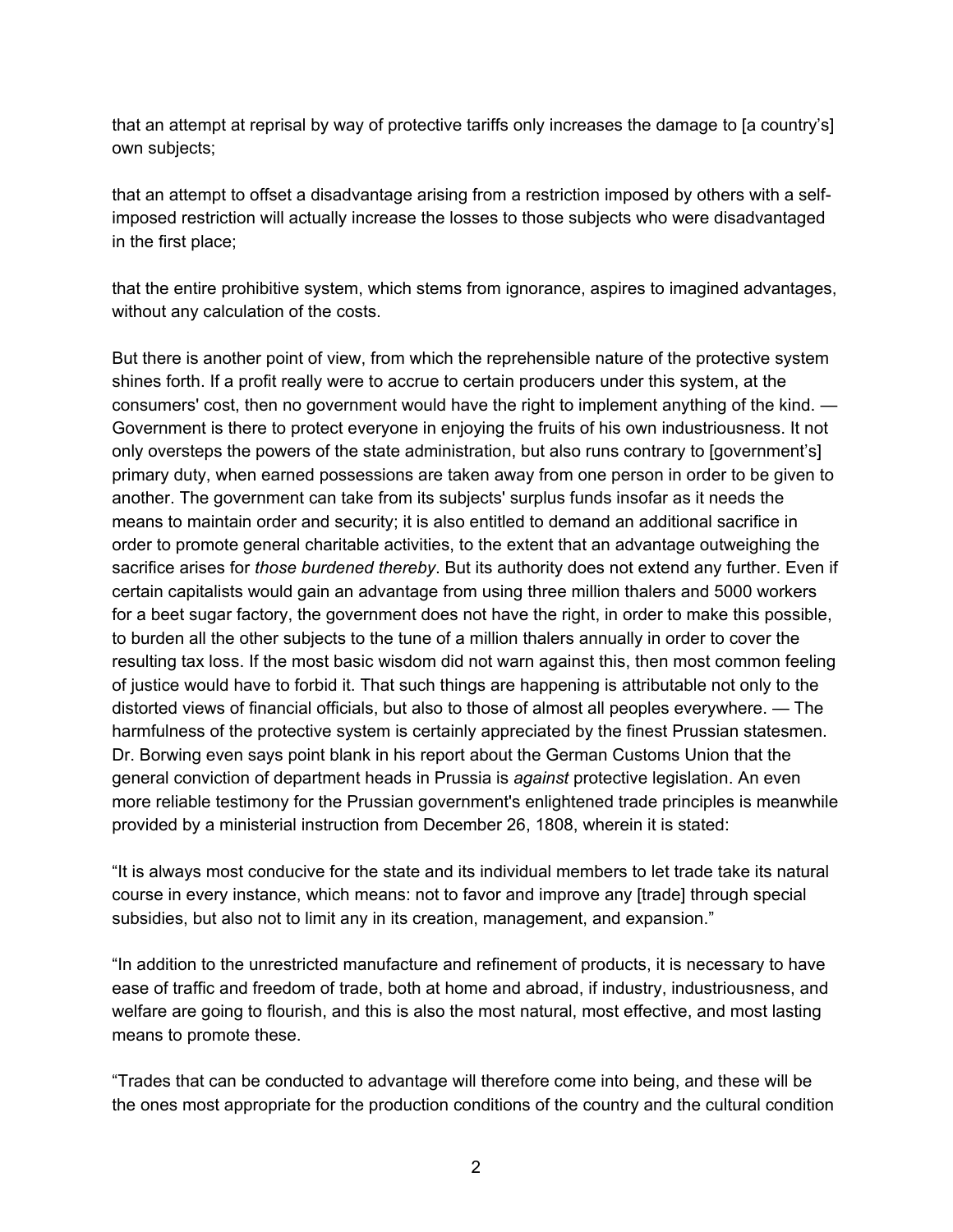of the nation. It is incorrect to believe that it is advantageous for the state to manufacture things itself even when they can be purchased more inexpensively abroad. The additional costs that accrue to [the state] from domestic manufacture are simply lost and could, if they had been invested in another trade, prove quite lucrative. It is wrong to believe, in cases like this, that one needs to keep the money at home and preferably not buy. If the state has products that it can sell off, then it can also buy gold and silver and have it coined."

"It is not necessary to give trade preferential treatment; [trade] simply needs not to be burdened."

"The government's attention needs to be drawn to promoting freedom of trade and commerce as much as possible and abolishing the various restrictions to which these are still subject." —

Source: John Prince-Smith, "Ueber Handelsfeindseligkeit" ["On Hostility to Trade"], in *John Prince-Smith's gesammelte Schriften* [*John Prince-Smith's Collected Writings*], eds. Otto Michaelis and Karl Braun-Wiesbaden. Berlin: Verlag von F.A. Herbig, 1877-80, vol. 2, p. 141-44.

Translation: Jeremiah Riemer

II. On Disadvantages to Industry through Increasing Import Tariffs (1845)

With enormous effort and astonishing sacrifice, Germany is now building highways, railroads, and steamships. It is directing its chief energies at expanding and facilitating the means of transportation in the interest of industry. Commerce and industry are, in the contemporary view, two inseparable, mutually determining elements. Expanded industry requires facilitated commerce, and from the latter we expect, in turn, an economic upturn for the former in the future.

The question of inhibiting commerce has acquired completely new importance these days. In previous times, when commerce was so greatly restricted by invincible natural barriers, artificial inhibitors, while certainly capable of encumbering the development of industry, could not interfere with the entire system; for industry at the time was not based on wide-ranging commerce; there was a lack of funds to build this kind of foundation. But now, where human energy, with the help of iron and steam, drives the most colossal loads through valley and mountain and ocean with a speed that almost causes distances to disappear, – now, since commerce, so wonderfully liberated from natural shackles, is orchestrating a general reorganization of industry, interference with the natural course of development must have the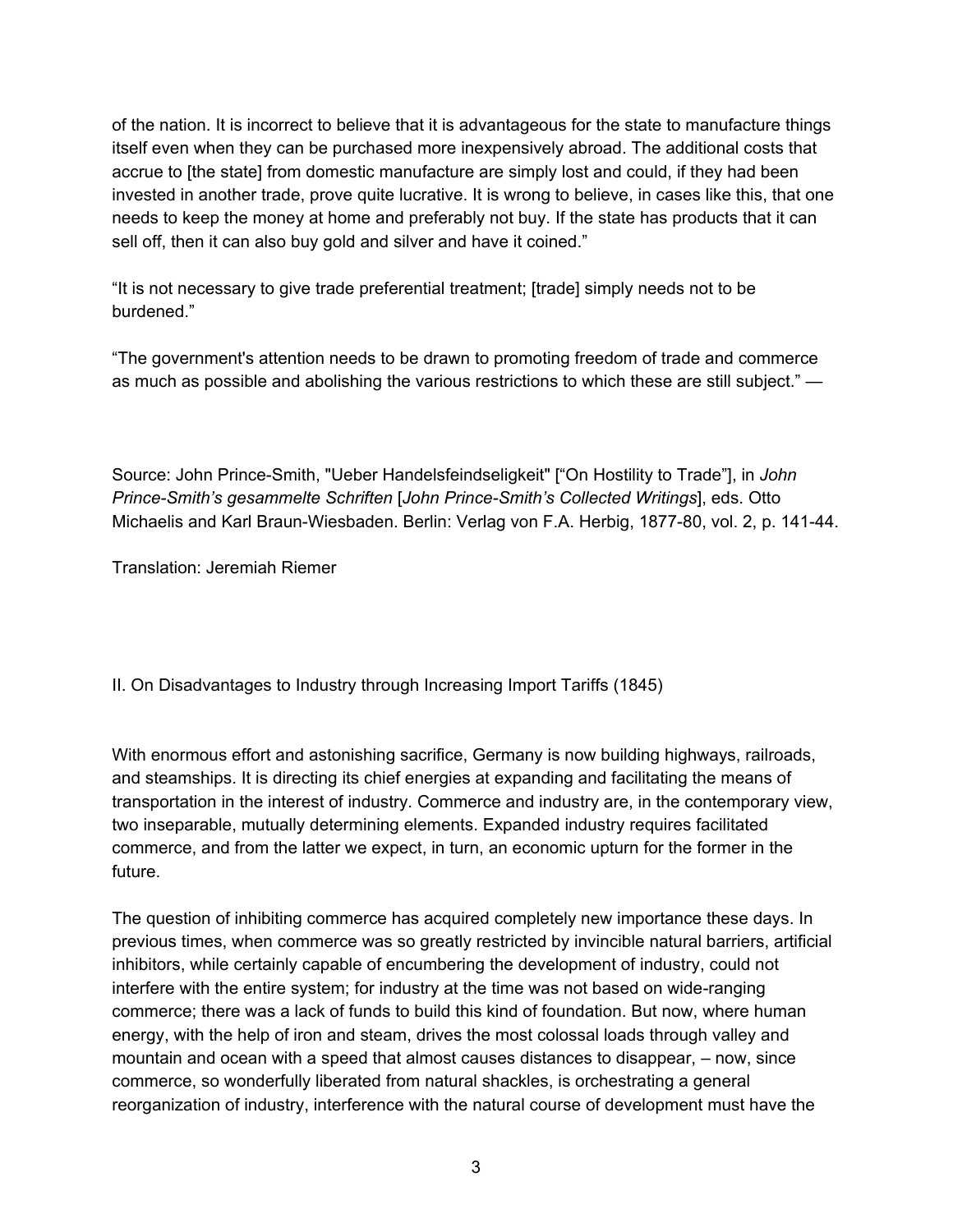most widespread and far-reaching consequences. Every facilitated or newly opened transportation route induces a new division of labor, greater centralization and localization of trade, a more advantageous application of the means of production.<sup>∗</sup> Placing large sums of capital in highways, railroads, and steamships only happens with the prospect that one will draw a larger income from the remaining operating funds, through a more advantageous application, than one previously drew from the entire working capital. From the splendor of the applications now made for communication one can measure the size of the changes in all the capital investment undertaken or about to be undertaken. Trade is cut back here, expanded there. Here old branches of industry disappear, there new ones arise; all of industry receives a new foundation with a new division of labor, every branch a new circle of activity; and, accordingly, all of industry has to reorganize its facilities to the broadest extent. One should therefore consider what consequences would follow if one interfered clumsily at a moment like this and blundered, — if one, out of ignorance of the system of industry, or seduced by the deceptive intrigues of special interests, gave shape to a lively course of development that, to the extent that it runs contrary to nature, must also be untenable. Great losses in property, which force one to disadvantageous application, will be the lesser evils. *The harm will lie in how one involves a great working population in industrial branches that – insofar as they are inappropriate for the conditions of a country and not rooted in indigenous soil – cannot expand with the growth of the people and its needs and that, through unproductive application, reduce rather than increase the sources for earning a living altogether.* The inevitable punishment for such mistakes lies in social crises whose outbreak will be felt first and most harshly by the creators of these ills. It is no longer the era in which one may pursue his profit without regard for the consequences to the mass of the people. The era of communist agitation is not a time in which consumers might be taxed by individual capitalists, *–* not a time in which the general interest may be sacrificed to the special interest. *The century of railroad construction is not a time for restricting gainful commerce*.

Source: John Prince-Smith, "Ueber die Nachtheile der Industrie durch Erhöhung der Einfuhrzölle" ["On Disadvantages to Industry Through Increasing Import Tariffs"], in *John Prince-Smith's gesammelte Schriften* [*John Prince-Smith's Collected Writings*], eds. Otto Michaelis and Karl Braun-Wiesbaden. Berlin: Verlag von F.A. Herbig, 1877-80, vol. 2, pp. 177-79.

Translation: Jeremiah Riemer

 $\overline{a}$ 

<sup>∗</sup> *Major von Prittwitz* demonstrates that sales, from a certain point onward, grow *in a square* of that ratio in which shipping costs are reduced; because the distance up to which something can be shipped with profit, or the radius of the shipping circle, stands in a reverse ratio to the transportation costs – original footnote.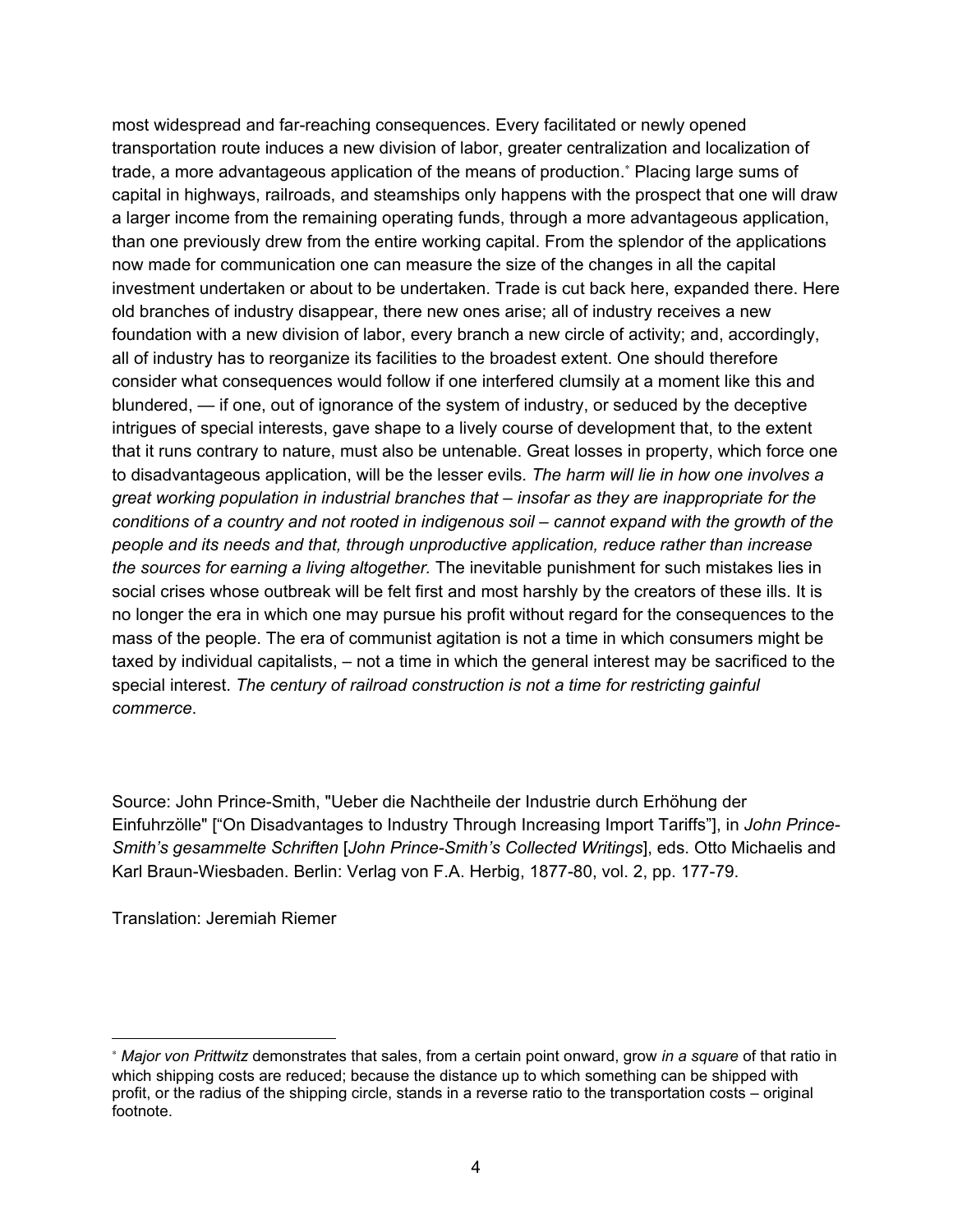## III. The Market (1863)

 $\overline{a}$ 

In the *labor market*, the most numerous class of human beings, those with no material capital and, owing to a lack of education, only a little personal capital, seeks to unite with the greater material and personal capital that can help it achieve the necessary means of subsistence. It hires out its labor power to qualified capitalists. The wage or hire price of labor is directly dependent, as with any price, on the relationship between supply and demand. The size of the demand for labor is determined by the size of accumulated capital; for the capitalist has the most immediate interest in employing as many workers as he, depending on the kind of company he has, can furnish with the necessary equipment and advance payments.<sup>∗</sup> The size of the labor supply is determined by the number of wage-seekers and their degree of efficiency. Improving wages is only possible when capital is increased more robustly than the number of workers. The individual worker can only receive more payment funds when his work is supported by more capital and more payment funds are thereby created. All endeavors and proposals aiming at something other than this are illusions. In order for the largest class of human beings (by far) to enjoy more, they need to create more goods for consumption, and this can only happen on the path of general economic progress, through increasing and perfecting productive aids and equipment, and through improved training of the labor force.

As self-evident as this should be, some individuals believed that the goal could be reached by way of a shorter path. Without having enlarged the total product, they want to have an enlarged share of this product go to the workers, and consequently to cut the capitalists' share.\*\* But if one cuts the profit of the capitalist, then one lessens his interest in accumulating and maintaining capital, as well as his capacity for enlarging his capital, and consequently his demand for labor. A higher profit on capital, by contrast, leads most quickly to a wage increase; for it provides the strongest incentive to increase capital. The worst condition for workers is when profit on capital and increased capital are substantially reduced by state expenditures for unproductive purposes; — capitalists would be able to give the people working for them much more to consume if they did not, at the same time, need to maintain so many peacetime soldiers, who do not repay their provisions through work. If all European states were to introduce the Swiss militia system, capital would increase in a short time, and wages would rise, so that the distress of the working class would no longer be the [subject of] discussion. Herein lies the solution to the labor question.

<sup>∗</sup> When, however, fear of political or economic disturbances prevails, many capitalists prefer to let their funds lie fallow, which is why such crises can occasionally diminish the demand for labor considerably – original footnote.

<sup>∗∗</sup> They say: "The workers create everything." Certainly, with the assistance of capital. But how much could the workers create on their own without capital? Compare, e.g., the harvest that a man can obtain on raw soil with a simple hoe with what he can help produce on a cultivated field with a plow. The surplus, however, is not entirely awarded to the capitalist; for the field worker receives in his wages more payment funds than he could produce without capital – original footnote.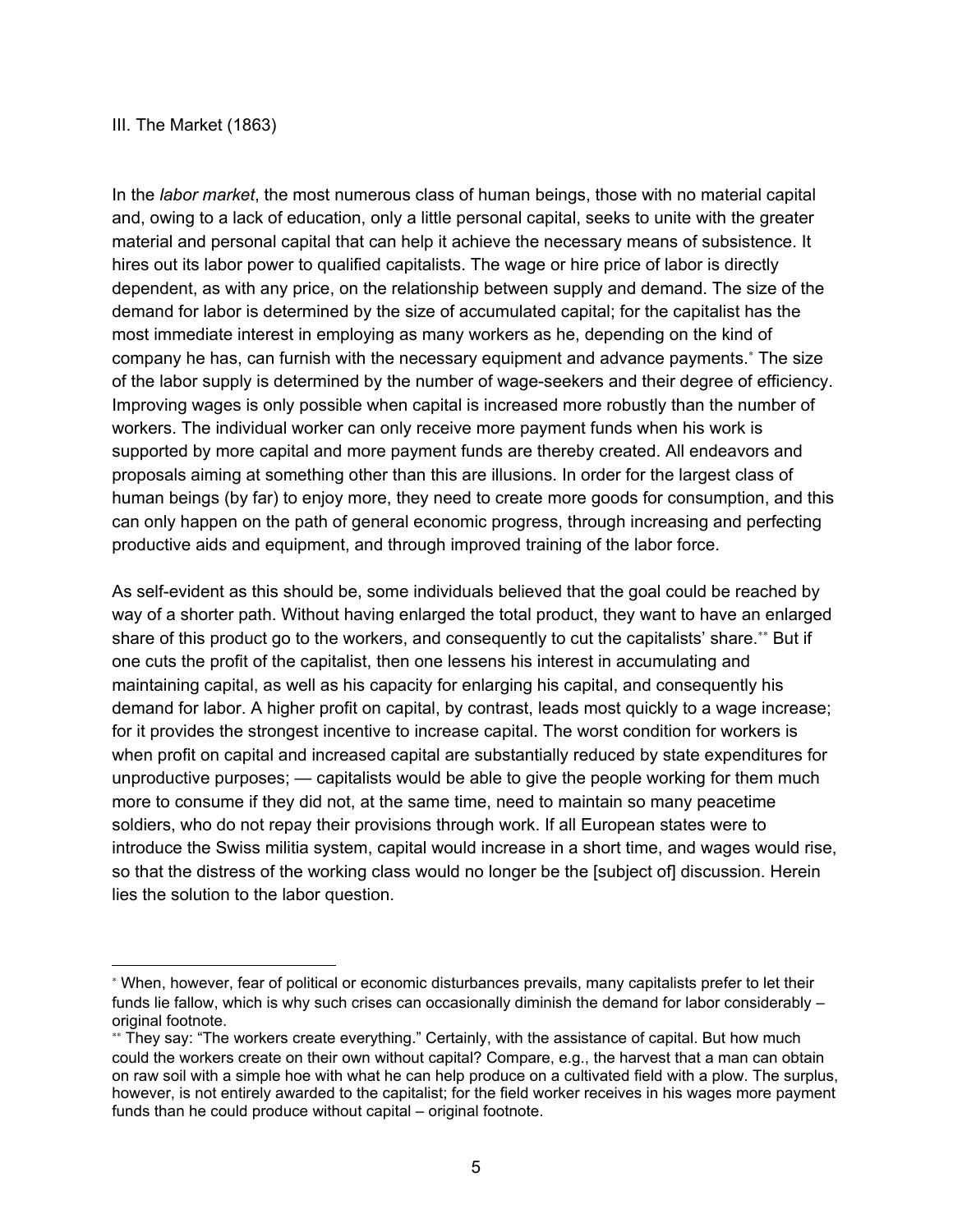"But," one argues, "all the capital increases won't help, because the number of job seekers necessarily keeps pace, indeed, according to an *iron law* confirmed by all economists, whereby the working wage is constantly depressed to a level that suffices only for the meagerest of livelihoods." This objection is completely unfounded. The science of economics refers rather to a law that secures a progressive improvement in the situation of the workers. A population increases more rapidly or more slowly, namely, according to whether it feels more or less comfortable, i.e., according to whether its payment funds more or less satisfy its customary living demands. With a given mass of payment funds, one nation can feel quite comfortable and proliferative, while another, better-situated nation would complain about oppressive misery and collapse. What matters here is habituation, the cultural level attained, in other words, the cultural history of that nation. In general, population increase has everywhere the same relationship to capital increase that secures the customary mass of payment; — if payment achieved becomes smaller than this mass, previous population growth slows down. If, by contrast, as often happens, an increase in capital enjoys a major upswing, e.g., as the result of new inventions and discoveries or the expansion of economic freedom, then there is a sudden demand for more workers. But more workers are not instantly there for the taking; they first need to be produced in greater numbers, and this requires several years; and during this time a higher wage reigns, and this [wage] is accustomed to increased living demands, consequently increasing the mass of payment funds that the capitalists need to grant in order to see their demand for workers in their previous condition fulfilled. But in order to hold onto specific living demands, the working class already needs to be accustomed to a more or less secure livelihood, to cleanliness, and a modest propriety of its domesticity, as well as to certain spiritual [intellectual] and social satisfactions; it needs to have moral stability in the form of self-esteem; and this it can achieve only in [a climate of] economic and political freedom. The *golden law* of social progress lies in a situation where the improvement of the material condition of the working class is fundamentally secured by its spiritual [intellectual] and ethical improvement. — The misery of the lowest popular stratum should not, incidentally, be confused with the distress of the working classes. Those workers who truly have a place in the economic system, whose energies are sufficiently supported by capital, by no means live in misery; the capitalist can only use them when he nourishes them in such a way that they have a surplus of energy, for only this proves beneficial to him. The truly suffering are those whose labor power is almost completely unsupported by capital and who therefore produce little, those who have remained stuck in a pre-economic stage, and for whom there is not yet enough available capital to place them in the actual operation of a business. Yet for the complete employment of all, sufficient capital can be easily and even quickly created with complete freedom of economic movement,<sup>∗</sup> — if only the state does not devour too much of what has been created.

 $\overline{a}$ 

<sup>∗</sup> It cannot go unmentioned, that in many countries, e.g., in Germany, much of the land is owned by farmers, who completely lack the knowledge to apply capital to agriculture. Thus, foodstuffs can not be offered for the same low price as manufactured wares. The wage is limited by the price of manufactured wares, whereas the worker's nourishment depends upon the relationship between his wage and the price of foodstuffs – original footnote.